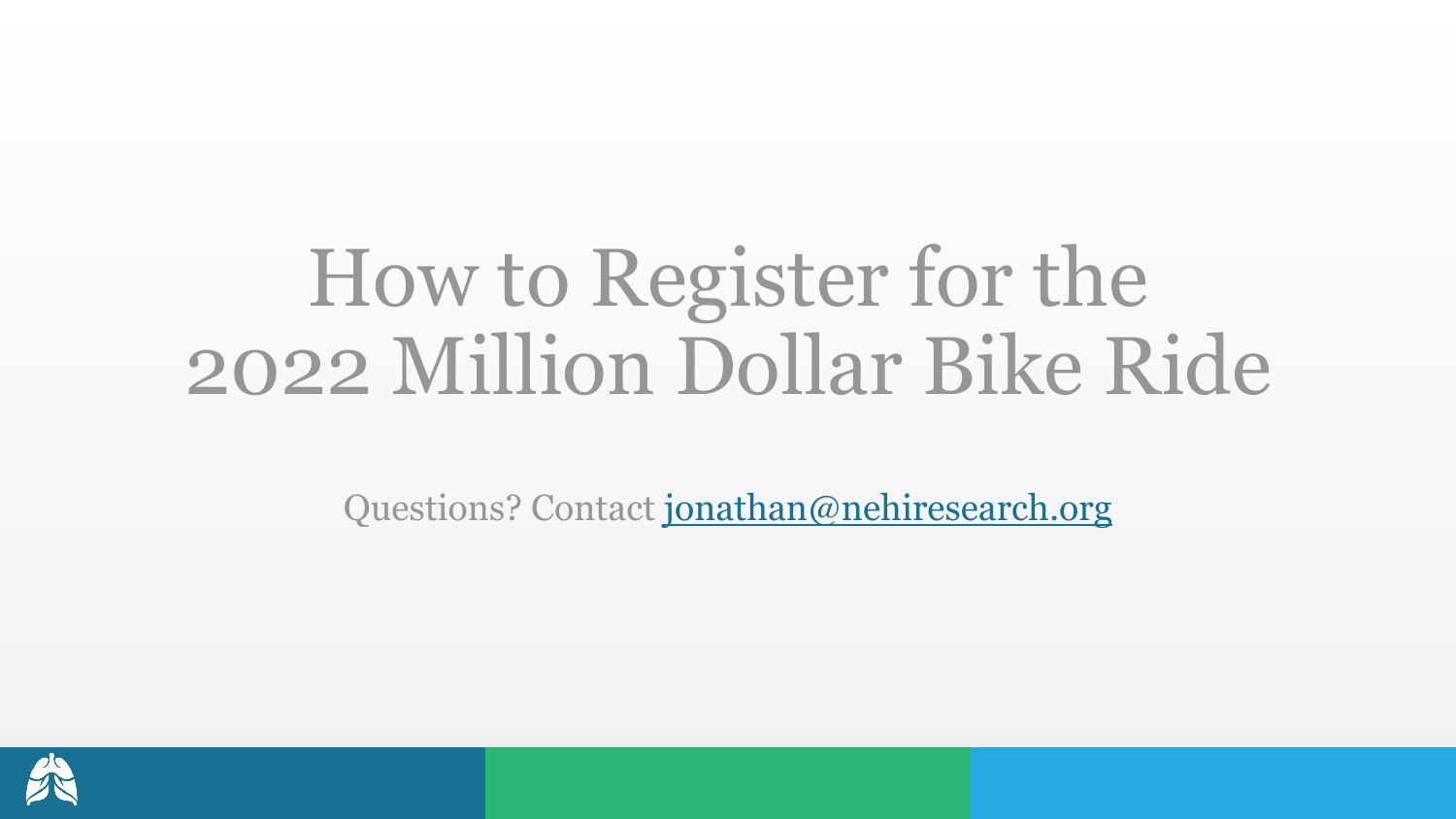- Visit [www.milliondollarbikeride.org/registration](http://www.milliondollarbikeride.org/registration)
- Click "Register Now"
- On the following page click "Registration"
- Enter your information on the screen shown below, then click "Save and Continue"

|                                                                                       | <b>Million Dollar Bike Ride 2022</b>                                                                        |
|---------------------------------------------------------------------------------------|-------------------------------------------------------------------------------------------------------------|
|                                                                                       | <b>Registrant</b> » Registration Type » Event Information » Cyclist Information » Billing » Review » Finish |
| <b>Registrant</b>                                                                     |                                                                                                             |
| First Name *                                                                          |                                                                                                             |
| Last Name *                                                                           |                                                                                                             |
| Email Address (unique email<br>address may only be used one<br>time per registrant) * |                                                                                                             |
| Please do not show name on the $\Box$<br>rider list                                   |                                                                                                             |
| If you have a promo code, enter<br>it here:                                           | Apply                                                                                                       |

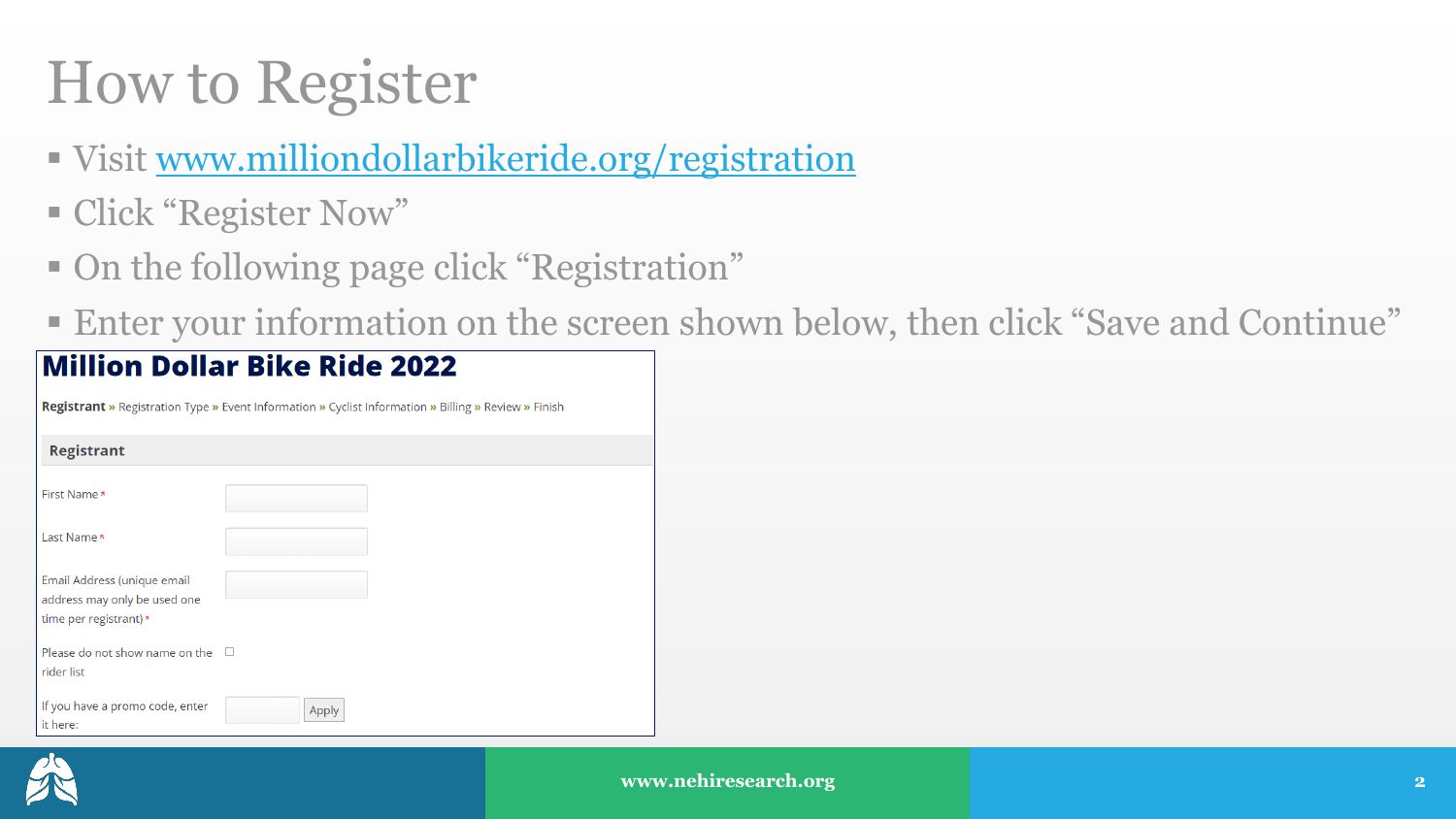▪ If you rode with us in prior years you may see the following screen. If so, click "This is my profile"

| We see that you already have a<br>profile with us                                    |
|--------------------------------------------------------------------------------------|
|                                                                                      |
| Look at the list of possible matches to find your name. Click This<br>is my profile. |
| $ $ If you don't see your name listed here, select $My$ profile is not in            |
| this list to continue as a guest.                                                    |
|                                                                                      |
| Name<br>Jonathan Bush                                                                |
| This is my profile                                                                   |
|                                                                                      |
| My profile is not in this list                                                       |
| Cancel                                                                               |
|                                                                                      |

▪ If you have not previously joined us you will be directed to the next screen

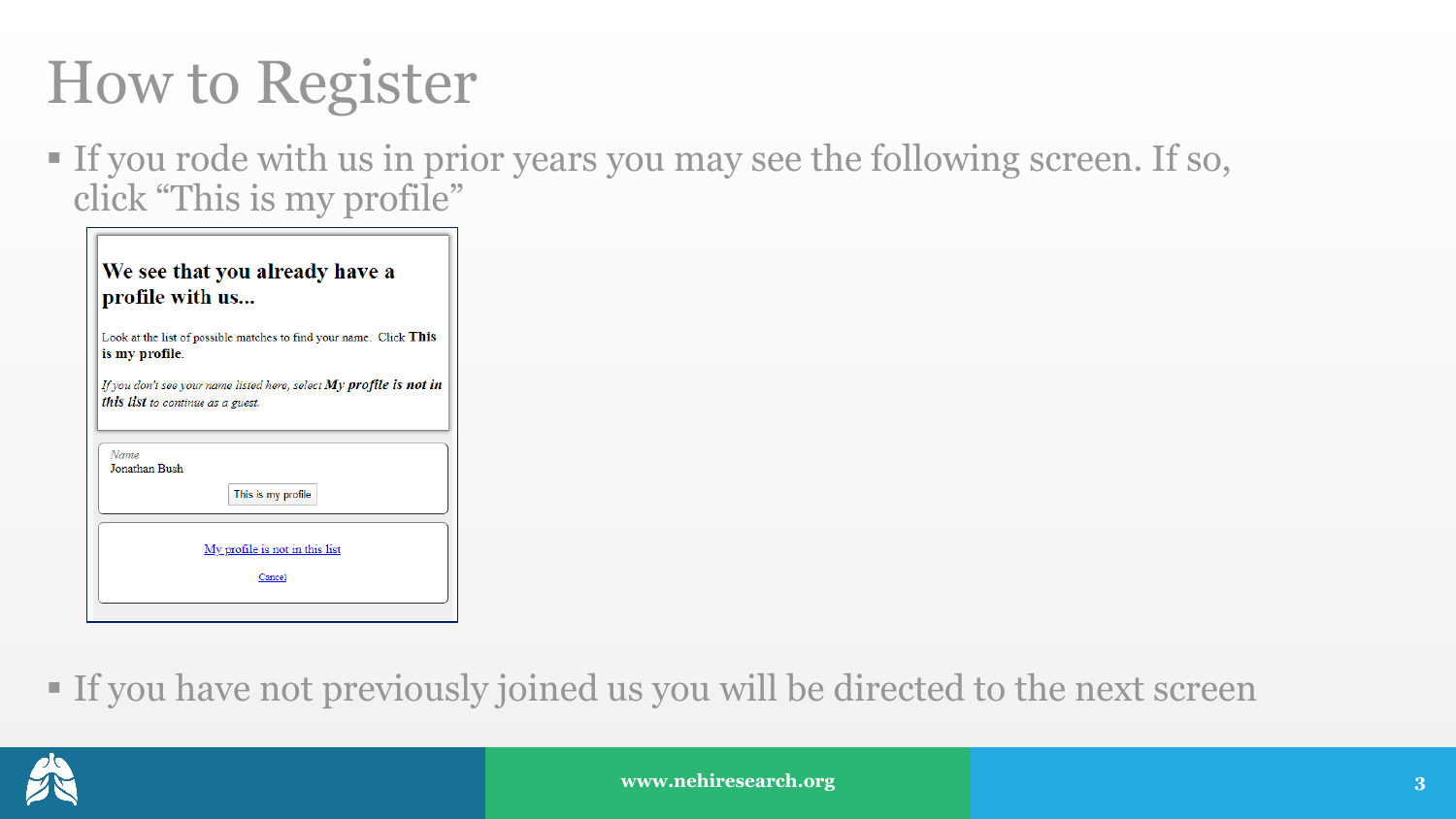**If you will be joining us in Philadelphia choose "Registration With Fundraising"** from the drop down list.

|                                             | Registrant » Registration Type » Event Information » Rider Information » Billing » Review » Finish |
|---------------------------------------------|----------------------------------------------------------------------------------------------------|
| <b>Registration Type</b>                    |                                                                                                    |
| Please choose how you'd like to register: * | <b>Registration With Fundraising</b>                                                               |

**If you will be a virtual rider choose "Virtual Cyclist" from the drop down list. If you** are not coming to Philadelphia the day of the event you will be a virtual cyclist.

| <b>Registration Type</b>                       |                        |              |  |
|------------------------------------------------|------------------------|--------------|--|
| Please choose how you'd like to<br>register: * | <b>Virtual Cyclist</b> | $\checkmark$ |  |

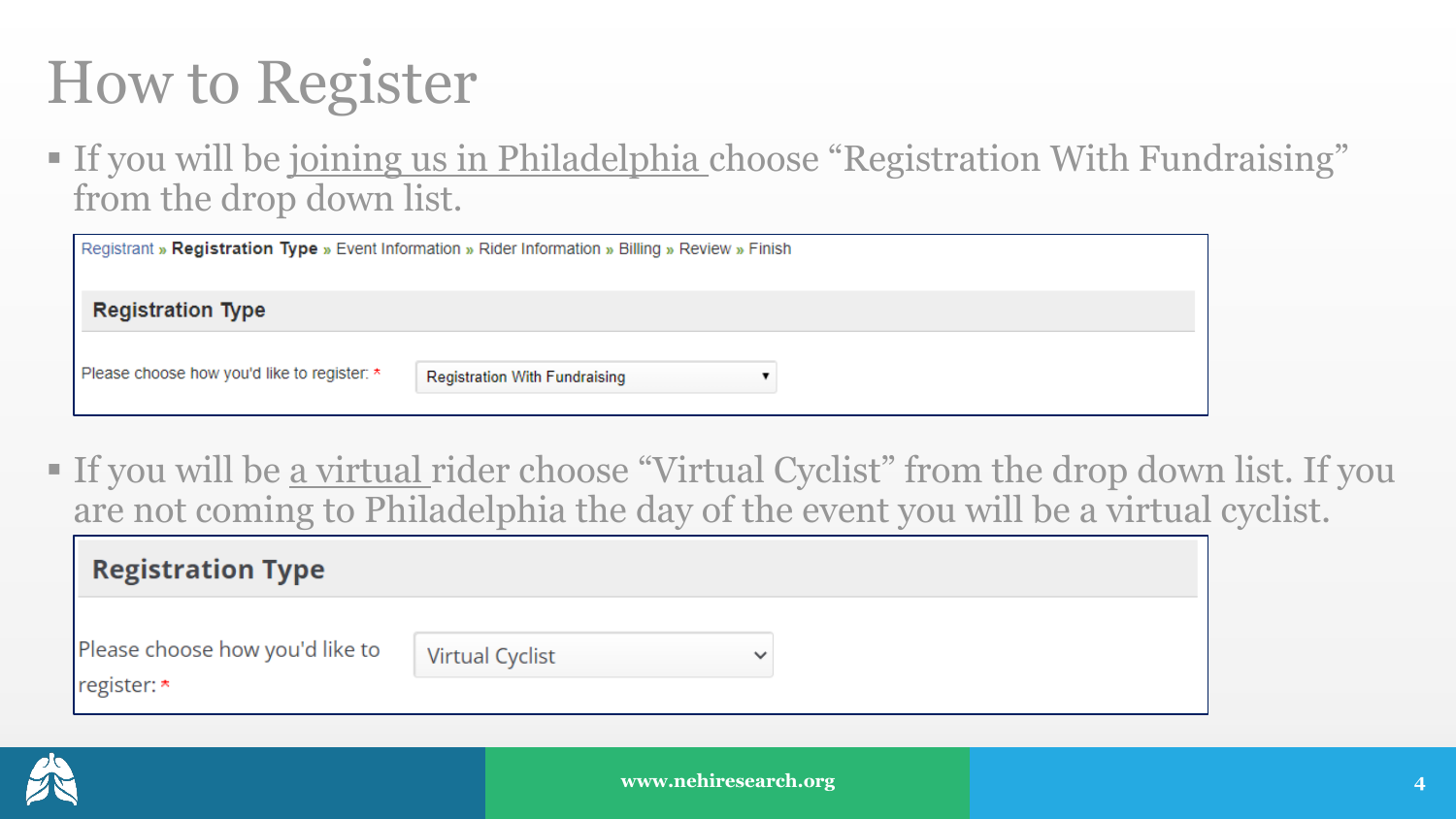# In Person

- On the next page choose:
	- Registration: \$25.00 Registration with Fundraising
	- **Explisitrant » Registration Type » Event Information » Rider Information » Billing » Review » Finish**

#### **Event Information**

Registration:

If you select "Registration With Fundraising", there is a required fundraising minimum of \$250. It is expected that the minimum will be met by June 12, 2021.

| Registration: *                      | \$25.00 - Registration With Fundraising $\sim$ |
|--------------------------------------|------------------------------------------------|
|                                      |                                                |
| Disease Team (If you do not wish     | <b>NEHI Warriors</b>                           |
| to affiliate with a specific team,   |                                                |
| please choose "JumpStart". The       |                                                |
| JumpStart team represents            |                                                |
| teams previously known as "Penn      |                                                |
| <b>Scientists for Orphan Disease</b> |                                                |
| Research and "Independent."          |                                                |
| Funds raised by "JumpStart           |                                                |
| cyclists" will go towards the        |                                                |
| ODC's JumpStart program, which       |                                                |
| supports research initiatives for    |                                                |
| under-resourced disease groups.      |                                                |
| <b>Ouestions? Email</b>              |                                                |
| scharle@upenn.edu *                  |                                                |
|                                      |                                                |

Click here when finished

**Save and Continue Back** 

\*\*\*Please note that there will not be a \$250 minimum for you to raise. NEHI Research Foundation will cover this cost through our group fundraising efforts!

# Virtual

#### ■ On the next page choose:

▪ Disease Team: NEHI Warriors

**Event Information** 

The ODC will hold a virtual spin class in advance of June 11th (exact date TBD) for participants who are unable to join us in-person at the MDBR.

Registration for this virtual option is free. However, a \$10 donation is suggested. 100% of your donation will be added to your selected team's fundraising efforts. \*This does not apply to Independent Fundraising teams.

As a virtual cyclist, If you would like to fundraise on behalf of a team participating in the MDBR, you are welcome to fundraise using a Penn GivingPage. We will not require a fundraising minimum for virtual cyclists. For more information on how to set up a Penn GivingPage, please visit our website www.milliondollarbikeride.org/registration

| Donation:                            | \$                   |                           |
|--------------------------------------|----------------------|---------------------------|
| Disease Team (If you do not wish     | <b>NEHI Warriors</b> | $\checkmark$              |
| to affiliate with a specific team,   |                      |                           |
| please choose "JumpStart". The       |                      |                           |
| JumpStart team represents            |                      |                           |
| teams previously known as "Penn      |                      |                           |
| <b>Scientists for Orphan Disease</b> |                      |                           |
| Research" and "Independent."         |                      |                           |
| Funds raised by "JumpStart           |                      |                           |
| cyclists" will go towards the        |                      |                           |
| ODC's JumpStart program, which       |                      |                           |
| supports research initiatives for    |                      | Click "Save and Continue" |
| under-resourced disease groups.      |                      | when finished             |
| <b>Questions?</b> Email              |                      |                           |
| scharle@upenn.edu)*                  |                      |                           |

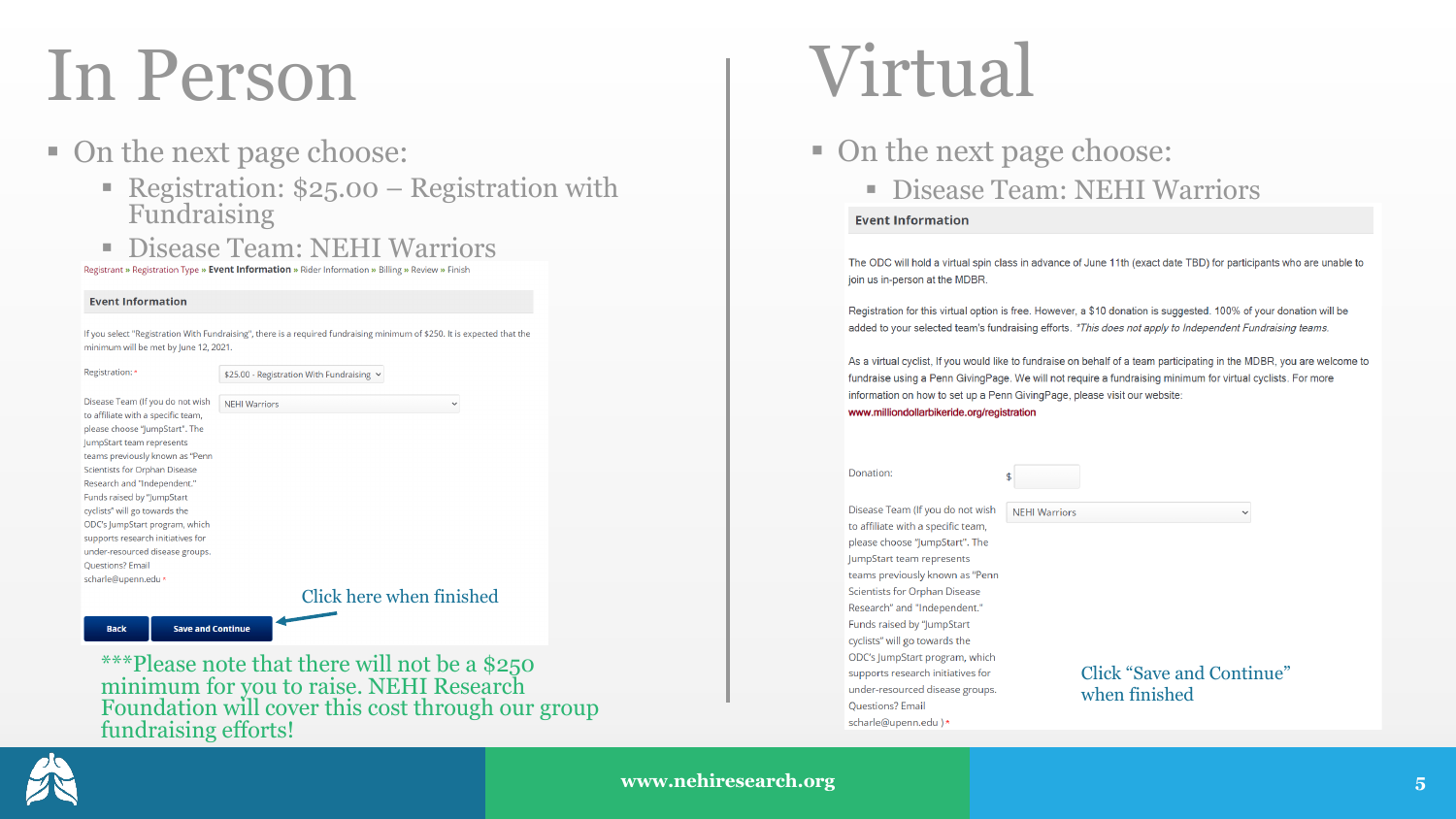#### ▪ Enter all your information on the following page and click "Save and Continue"

Registrant » Registration Type » Event Information » Rider Information » Billing » Review » Finish

| <b>Rider Information</b>                                                |                 |              |
|-------------------------------------------------------------------------|-----------------|--------------|
| Birthdate (you must be 16 or<br>older to participate)<br>(MM/DD/YYYY) * | 囲               |              |
| Mailing Address 1: *                                                    |                 |              |
| <b>Mailing Address 2:</b>                                               |                 |              |
| City: *                                                                 |                 |              |
| State: *                                                                | Please Choose   | $\checkmark$ |
| Zip: *                                                                  |                 |              |
| Phone: *                                                                |                 |              |
| Unisex T-Shirt Size: *                                                  | Please Choose Y |              |